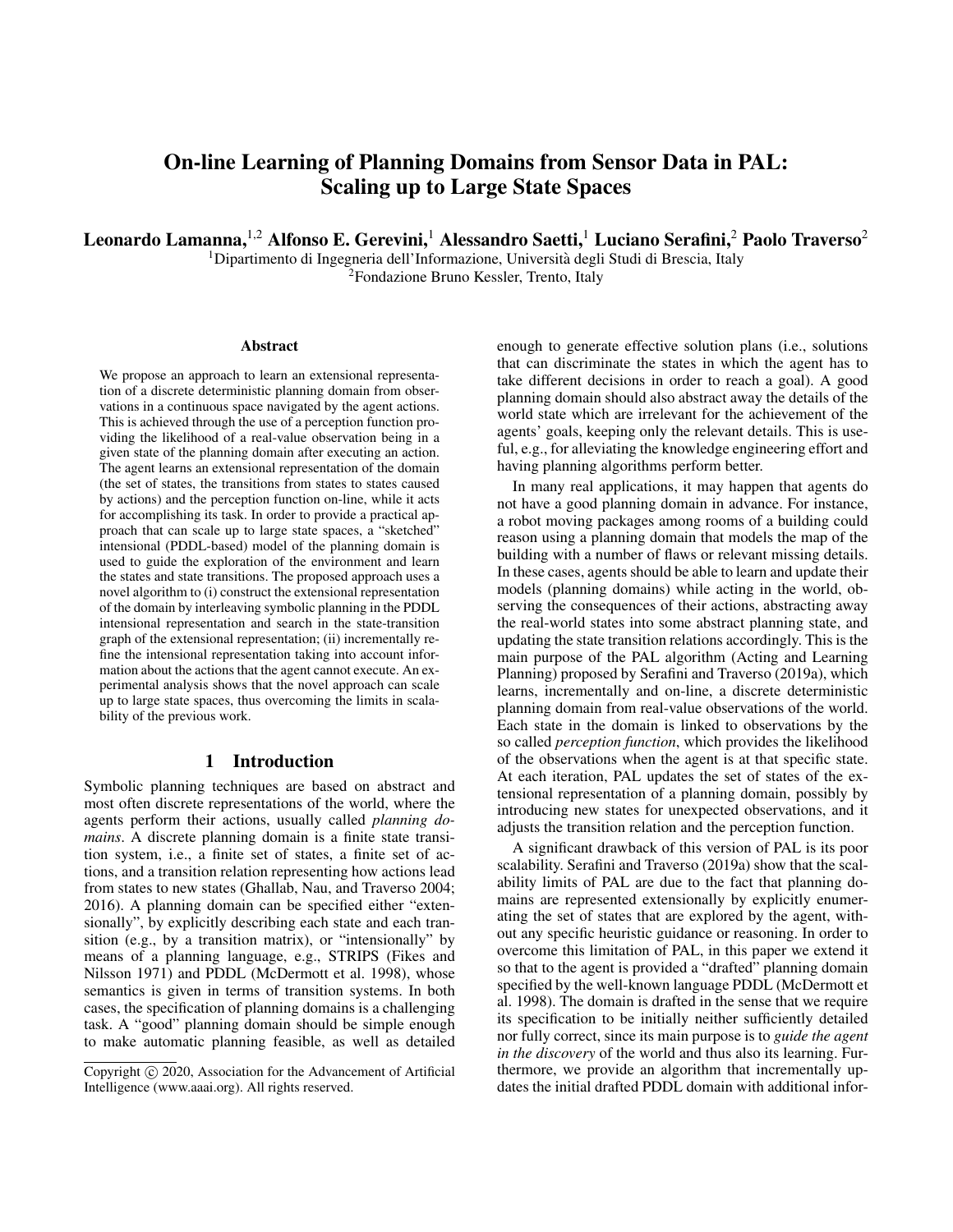mation about the actions that the agent cannot execute.

In the new system, the presence of both the extensional and the intensional models of the planning domain is exploited to efficiently achieve the agent's goals through alternative planning engines: (i) a shortest-path algorithm for searching a plan in the learned extensional model, and (ii) a PDDL planner for searching a plan in areas of the search space that have not been explored (learned through experience) by the agent yet. An experimental analysis shows that:

- the new resulting method scales up to planning domains that have a large number of states;
- the online learning can significantly reduce the possible flaws in the given intensional planning domain, which asymptotically converges to a correct model;
- exploiting the combined extensional and intensional models of the planning domain through different planners allows the agent to efficiently accomplish its tasks.

In the reminder of the paper, first we formalize the investigated problem, then we propose the new method to address it, provide an experimental evaluation of it, discuss related work, and finally give conclusions.

# 2 The Plan-Act-Learn Problem

We formalize the Plan-Act-Learn (PAL) problem that was first studied by Serafini and Traverso (2019b) without giving a formal definition. A solution to a PAL-problem instance consists in a learned abstract model of the agents' environment that can be exploited to achieve a set of goals. In the PAL problem, agents perceive the environment through a series of *perceptions*, where a perception is a vector  $\mathbf{x} = \langle x_1, x_2, ..., x_n \rangle$  of continuous variables over real numbers, called *perception variables*. We define the environment where agents operate as a non-deterministic infinite-state transition system, called *perceptible environment*.

Definition 1 (Perceptible environment) *A perceptible environment*  $\mathcal E$  *is a tuple*  $(Q, A, \tau)$ *, where*  $Q \subseteq \mathbb R^n$  *is a (possibly infinite) set of perceptions,* A *is a finite set of actions, and*  $\tau : Q \times A \to 2^Q$  is a non-deterministic transition function.

Function  $\tau$  returns the set of possible perceptions after the execution of an action  $a \in A$  in a state  $q \in Q$  (and before executing other successive actions). We adopt the notation  $\tau(a, X) = \bigcup_{\mathbf{x} \in X} \tau(a, \mathbf{x})$  for  $X \subseteq Q$ .

Specifying the components of a perceptible environment is typically extremely complicated, and it cannot be done by hand. In the field of planning, a common assumption is that agents act at an *abstract* level. For instance, the behavior of a robot moving packages among rooms of a building can be conveniently determined by a planning domain where each state corresponds to the fact that the robot and packages are at a certain room, and each transition correspond to an abstract action, such as moving the robot among rooms, picking up packages, and putting down them. We define the search space for planning as a deterministic finite-state transition system.

Definition 2 (Extensional model) *An* extensional model M of an environment  $\mathcal{E} = (Q, A, \tau)$  *is a tuple*  $(S, A, \gamma)$ 

*where S is a finite set of (abstract) states, and*  $\gamma$  :  $S \times A \rightarrow S$ *is a deterministic transition function.*

Given a state  $s \in S$  and an action  $a \in A$ , the function  $\gamma$ outputs the resulting state reached after the execution of  $a$  in s. The action space  $A$  of the extensional model is the same as of the perceptible environment, which consists of the set of actions agents can perform.

Definition 3 (Perception function) *Given an extensional model*  $\mathcal{M} = (S, A, \gamma)$  *of an environment*  $(Q, A, \tau)$ *, a per* $c$ eption function  $\rho$  for  ${\cal M}$  is a function  $\rho: Q \tilde{\times} S \to \mathbb{R}^+$  such *that for every*  $s \in S$ *,*  $\rho(\mathbf{x}, s) = p(\mathbf{x} | s)$ *, where*  $p(\mathbf{x} | s)$  *is a probability density function on* Q*.*

The extensional model M and the perception function  $\rho$ shares the same set of states S. Given a perception function  $\rho$  and a perception  $x \in Q$ , we define the function  $\rho^*$ :  $Q \to S$  as  $\rho^*(\mathbf{x}) = \operatorname{argmax}_{s \in S} \rho(\mathbf{x}, s)$ , and similarly  $\rho^*(X) = \{\rho^*(\mathbf{x}) \mid \mathbf{x} \in X\}.$  Intuitively,  $\rho^*$  is the function that discretizes the infinite set of states  $Q$  into the finite set of states S.

**Definition 4 (Plan)** A plan *in an extensional model*  $\mathcal{M} =$  $(S, A, \gamma)$  *from state*  $s \in S$  *to state*  $s' \in S$  *is a se-* $\mathbf{q}$ *uence*  $(a_1, \ldots, a_m)$  of m *actions in* A such that  $s' =$  $\gamma(a_m, \gamma(a_{m-1}, \ldots, \gamma(a_1, s))).$ 

*A perception goal* is a perception  $x \in Q$  that, when perceived by the agent, makes it consider the assigned task accomplished.

Definition 5 (PAL-problem) *Given an environment* E*, the* PAL-problem *consists in learning an extensional model* M *and a perception function* ρ *from* E*, such that, for every perception*  $\mathbf{x}_0 \in Q$  *and (non-empty) perception goal set*  $X_g \subseteq$  $Q$ , M has a plan  $(a_1, \ldots, a_m)$  from  $\rho^{\star}(\mathbf{x}_0)$  to some state in  $\rho^{\star}(X_g)$  and  $\tau(a_m, \tau(a_{m-1}, \ldots, \tau(a_1, \mathbf{x}_0))) \cap X_g \neq \emptyset$ .

It is important to note that the agent does not know the environment  $\mathcal E$ . The only knowledge about the environment that it has is the one observed through the perception variables when executing actions, as the agent can only perceive the environment and observe the action effects after their execution.

# 3 Solving the PAL Problem

In this section, we introduce an approach to solving the PAL problem that interleaves planning, acting, and learning using a limited amount of prior knowledge for the agent. Our approach is named as the problem it solves, Plan-Act-Learn (PAL). To learn the extensional model, the agent can apply different strategies: a random exploration strategy is not feasible, since, as shown in previous work (Serafini and Traverso 2019b; 2019a), it does not scale to large state spaces. Alternatively, the agent can use some prior *belief* about the environment to decide a plan that will lead to its current goal. Following this idea, we suppose that such a belief is expressed through an *exploration planning domain*  $\mathcal{D}^e$  that is specified by a planning language such as PDDL (McDermott et al. 1998). Intuitively, the agent will decide the next action to perform by computing a plan that reaches a state among those in an input set of goal states  $G^e$  from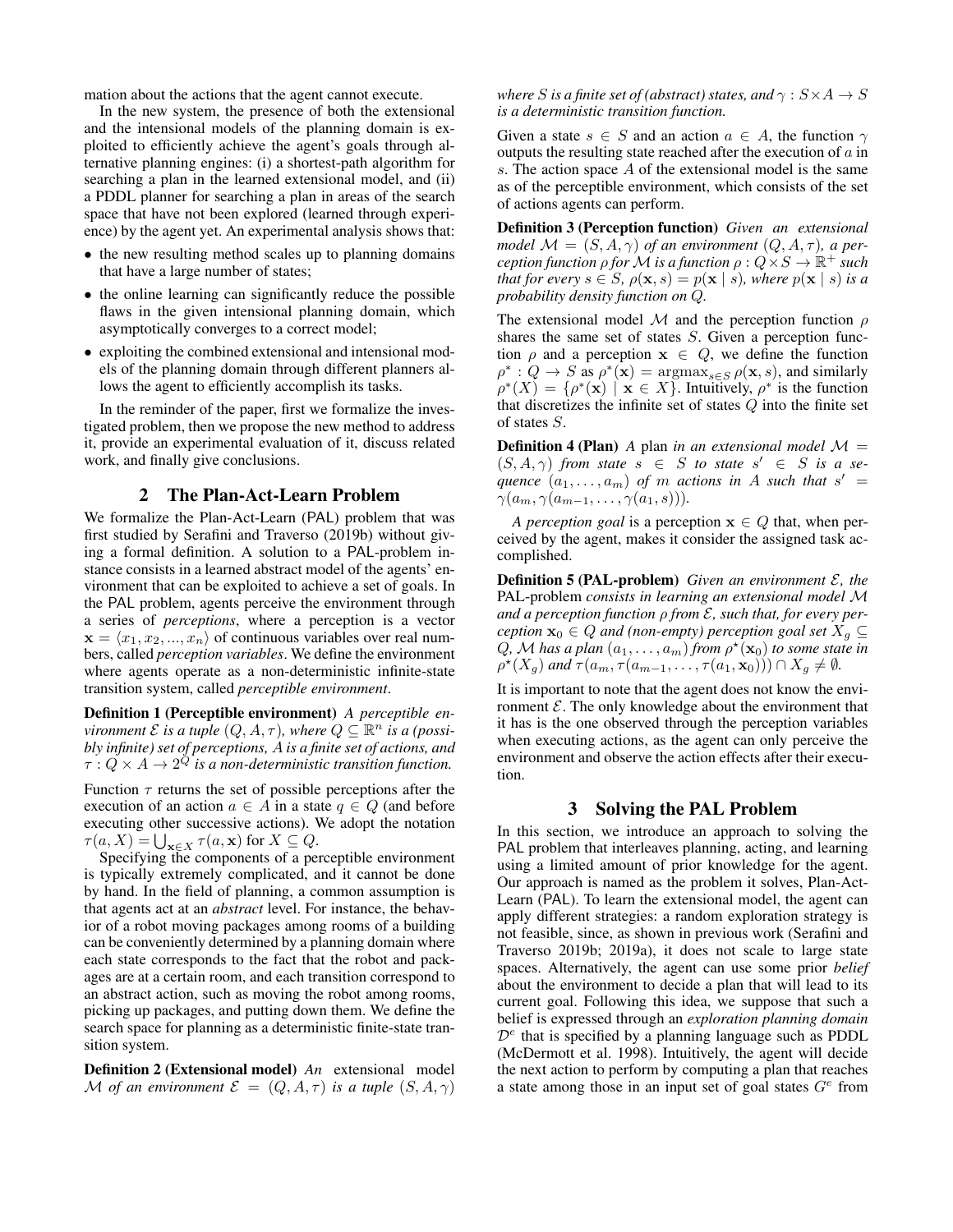

Figure 1: PAL architecture. The square boxes represent modules; the circle ones represent data.

the PDDL state  $s<sup>e</sup>$  representing the belief of the agent about the current status of the environment (the  $e$  index indicates that these are the initial state and set of goal states of the exploration model). Note that we make no assumption about the correctness of  $\mathcal{D}^e$ ; we only need that the transformation used to derive  $s^e$  from the current status of the environment is such that the inverse transformation applied to a goal state among those in  $G^e$  derives a status of the environment corresponding to a perception in  $X_q$ .

The architecture of the proposed solution is shown in Figure 1. The top box of the picture shows the architecture of the PAL agent. It consists of three components: (i) the learner module, (ii) the modeling component, formed by three models, and (iii) the planning component using two kinds of planners. The *learner* updates the perception model using the perceptions from the environment, incrementally constructs the extensional model and revises the exploration model. We call the perception function, together with the history of sensed perceptions, the *perception model*. The exploration model is refined when a failure occurs in the attempt of executing an action. The extensional model and the exploration one are respectively taken as input by the extensional and exploration planner. Firstly, a plan is searched in the extensional model. The search of such a plan may fail because the transition function  $\gamma$  known by the agent at planning time could be incomplete. If no plan is found, the goal-driven exploration strategy is applied by means of an exploration planner. The PAL agent interacts with a simulator (bottom box in the picture), the purpose of which is to simulate the perceptible environment  $\mathcal E$  where the agent operates, i.e., it simulates the execution of a given action and the sensing of the environment immediately after the action execution. We assume that the simulator knows the comprehensive definition of the transition function  $\tau$  of  $\mathcal{E}$ .

The pseudocode of PAL is shown in Algorithm 1. The algorithm takes as input: a perception goal set  $X_g$ , a threshold  $t \in \mathbb{R}$ , an initial perception function  $\rho_{init}$ , an initial extensional model  $\mathcal{M}_{init}$ , and an initial exploration model. The input initial extensional model  $\mathcal{M}_{init}$  is composed by a

```
1 Procedure PAL(X_g,t,\rho_{init},\mathcal{M}_{init},\mathcal{D}_{init}^e,s^e,G^e)p^e \leftarrow \rho, S, \gamma, \mathcal{D}^e, \pi \leftarrow \rho_{\textit{init}}, S_{\textit{init}}, \gamma_{\textit{init}}, \mathcal{D}^e_{\textit{init}}, \langle \rangle;\mathbf{x} \leftarrow \text{SENSE}();
 4 S' \leftarrow \{s \in S \mid \rho(\mathbf{x}, s) \ge t\};\mathfrak{g} if S' = \emptyset then
 6 s \leftarrow \text{CREATESTATE}(\mathbf{x});<br>
S \leftarrow S \cup \{s\};S \leftarrow S \cup \{s\};8 end
9 else
10 s \leftarrow \rho^*(\mathbf{x});11 end
12 P \leftarrow \langle \mathbf{x}, s \rangle; /* The initial history of perceptions*/
13 while the CPU time limit is not exceeded do
14 if x \in X_q then
15 return Success; /* s is a goal state */
16 end
17 if \pi = \langle \rangle then
18 \vert \vert \vert S_g \leftarrow \{s \in S \mid \rho(\mathbf{x}_g, s) \geq t \text{ and } \mathbf{x}_g \in X_g\};19 if S_g \neq \emptyset then
20 \vert \vert \pi \leftarrow EXTENSIONALPLAN-
                        NER(\gamma, s, S_g);21 end
22 if \pi = \langle \rangle then
23 | | | \frac{1}{2} EXTENSIONALPLANNER has failed */
24 | | | \pi \leftarrow \text{EXPLORATIONPLANNER}(\mathcal{D}^e, s^e, G^e);25 | | end
26 end
27 if \pi \neq \langle \rangle then
28 a \leftarrow \text{HEAD}(\pi):
29 \pi \leftarrow \text{TAIL}(\pi);30 end
31 else
32 Select an action a \in A randomly;
33 end
34 EXECUTE(a):
35 \mathbf{x} \leftarrow SENSE();
36 \vert \quad \vert \quad S' \leftarrow \{ s \in S \, | \, \rho(\mathbf{x},s) \geq t \};37 if S' = \emptyset then
38 \vert \vert \vert ss' \leftarrow CREATESTATE(x);
39 \begin{array}{|c|c|c|c|}\n\hline\n & S & \leftarrow S \cup \{s'\};\n\end{array}40 \vert \vert \quad \vert \quad \gamma \leftarrow \gamma \cup \{(s,a,s')\};41 s
                    e \leftarrow \text{UPDATEPDDLSTATE}(\mathcal{D}^e, s^e, a);42 end
43 else
44 | \vert | s\prime \leftarrow \rho^*(\mathbf{x});45 if s' = s then /* Execution failure */
46 | | | D ←UPDATEPDDLDOMAIN(\mathcal{D}^e, s^e, a);
47 | | \pi \leftarrow \langle \rangle;48 end
49 | | | else
50 \vert \vert \vert se \leftarrow \text{UPDATEPDDLSTATE}(\mathcal{D}^e, s^e, a);51 | | | end
52 end
53 s \leftarrow s';
54 \vert P \leftarrow APPEND(P, \langle \mathbf{x}, s \rangle); /* Update perception
               history */
55 \rho \leftarrow \text{UPDATEPERCEPTIONFUNC}(\rho, P);56 end
57 return Failure;
 Algorithm 1: PAL algorithm.
```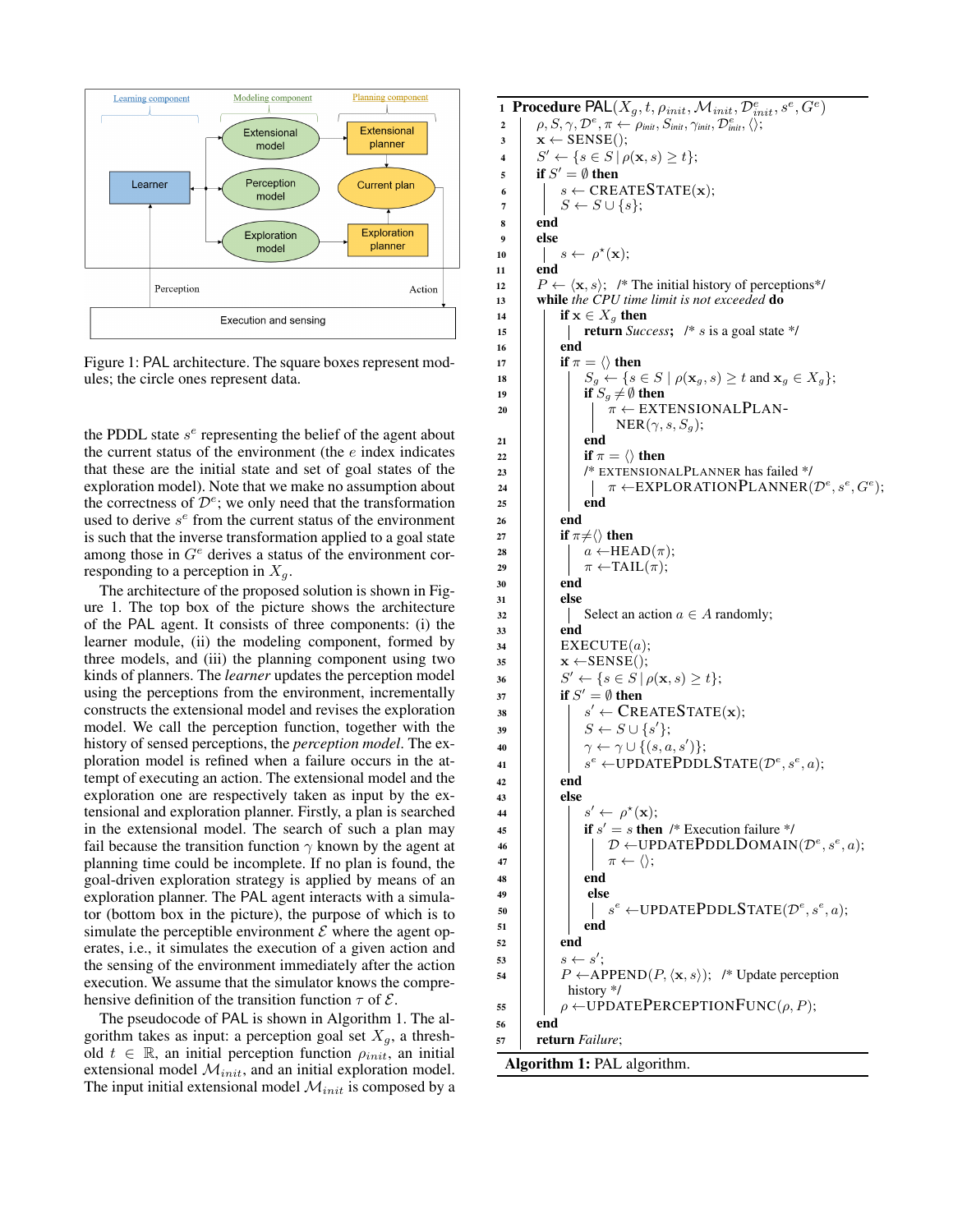(possibly empty) set of states  $S_{init}$ , a (possibly empty) transition function  $\gamma_{init}$ , and a set of actions A that agents can perform; the input initial exploration model is composed by  $\overline{\mathcal{D}_{init}^{e}}$ ,  $s^{e}$ , and  $\overline{G}^{e}$ .

Initially, the agent perceives the environment by sensing perception x (step 3). Afterwards, it verifies whether there exists at least a state among those in  $S_{init}$  such that the likelihood of sensing x being in this state is greater than a threshold. If it does exist the current state s is set to  $\rho^*(\mathbf{x})$ , otherwise a new state is created (steps 5–11). The perception history is initialized with the perception x and the current state s (step 12). If the perception x belongs to the set  $X_q$ , then s is a goal state and the algorithm returns success (steps 14– 16). Otherwise, if the plan  $\pi$  is empty, the set of goal states  $S<sub>g</sub>$  is defined as the states in S which correspond to a goal perception  $x_g \in X_g$  (steps 17–18). A state s corresponds to a goal perception  $\mathbf{x}_g$  if  $\rho(\mathbf{x}_g, s) \geq t$ .

If the set  $S_q$  is not empty, the extensional planner is exploited to search a plan  $\pi$  from s to a state in  $S<sub>q</sub>$  (steps 19– 21). Basically, the extensional planner runs the Dijkstra's shortest-path algorithm from the source node representing s in the graph induced by the state transition function  $\gamma$ . If the distance from the source node to a node representing a state among those in  $S_q$  is infinity, then there exists no path from the source node to a goal node in the induced graph, and the extensional planner fails. Otherwise, it returns the shortest path from the source node to any goal node. If the extensional planner does not find a plan, the agent searches a plan using the exploration model, i.e., it runs a PDDL planner to achieve goals  $G^e$  from  $s^e$ , using the PDDL domain  $\mathcal{D}^e$  (steps 22–25). Note that, since the exploration model is an approximation of the agent behavior in the real world, it could happen that also this plan does not exist or, if it does exist, an action in the plan is not executable in the real world. If the plan does not exist, an action in  $A$  is randomly selected (step 32). Otherwise, the first action of the plan is selected (steps 28-29) and executed (step 34).

After the execution of the action (and before executing the next one), the agent perceives the current environment state (step 35). It is worth noting that the sensing of the same world state can generate different perceptions. This can happen for several reasons. Consider the example of a robot moving packages among rooms of a building, and assume that in this example the GPS coordinates are part of the sensed perception. It may be that the robot is at the lobby of the building more than once, and every time it could be at a different specific position in the lobby. Moreover, even if every time the robot is at the same specific position, the GPS coordinates could be different because of measurement errors of the GPS tracking unit.

Given the last executed action  $a$  and the last perception x, the learner updates the perception model, the extensional model and the exploration model. Specifically, if the probability of observing  $x$  from each state in  $S$  is lower than threshold  $t$ , then the agent creates a new state  $s'$ , adds  $s'$ to S, adds transition  $\langle s, a, s' \rangle$  to  $\gamma$  and updates the PDDL state  $s^e$  (steps 37–42). The state  $s^e$  is updated according to  $\mathcal{D}^e$ , i.e., adding the positive effects and deleting the negative effects of action  $a$ . Otherwise, the agent selects the state

 $s'$  that maximizes the likelihood of observing x as the next state (step 44). If the states in  $S$  that maximize the likelihood of observing x are more than one, one of them is randomly selected. If  $s = s'$ , i.e., the execution of action a fails, then the agent makes plan  $\pi$  empty and updates the PDDL domain  $\mathcal{D}^e$  in such a way that action a cannot be executed in state  $s^e$  (steps 45–48). If the action has been successfully executed, the PDDL state is updated by applying the action effects (step 50). Finally, the current state  $s$  is set to the next state  $s'$ , the pair  $(x, s)$  is added to the perception history P, and the perception function  $\rho$  is updated according to P (steps 53–55). The loop 13–56 is repeated until the CPUtime limit is exceeded. If the loop terminates without having reached a goal state, the algorithm returns failure (step 57).

## 4 Learning the Perception Function

The perception function  $\rho$  allows the agent to map a value  $x = (x_1, \ldots, x_n)$  of *n* perception variables to the state  $s^*$  according to the maximum likelihood criteria  $s^*$  =  $\arg \max_{s_i \in S} \rho(s_i, \mathbf{x})$ . When the number of perception variables and number of states in the extensional model is high, modelling  $\rho(s_i, \mathbf{x})$  with an *n*-dimensional distribution  $p(x \mid s)$ , as proposed by Serafini and Traverso (2019a), is extremely expensive from the computational point of view and result infeasible. A practical simplifying hypothesis can be obtained by assuming that  $\rho$  factorizes in n perception functions, one for each perception variable. This means that

$$
\rho(s_i, \mathbf{x}) = \prod_{j=1}^n \rho_j(s_i, x_j)
$$

where each  $\rho_j(s_i, x)$  is an unidimensional probability density function. The additional advantage of this factorization is that it allows to associate different thresholds to each perception variable for the same state, instead of a single threshold. We therefore replace the single threshold  $t$  in Algorithm PAL with a vector  $\mathbf{t} = (t_1, \ldots, t_n)$  where  $t_i \in \mathbb{R}^+$  is the threshold associated to the  $i$ -th perception variable. The set of abstract states on which we have to maximize the likelihood in order to find the next state is thereby defined as

$$
S' = \{ s_i \in S \mid \rho(s_i, \mathbf{x}) \geq t \}
$$

where condition  $\rho(s_i, \mathbf{x}) \geq t$  stands for  $\bigwedge_{j=1}^n \rho_j(s_i, x_j) \geq$  $t_i$  (steps 4, 18, 36 of Algorithm PAL). A concrete, but still very general, model for a single variable perception function which we decided to adopt is the normal distribution. We therefore suppose that, for every state  $s_i$  and perception variable j,  $\rho_j(s_i, x_j)$  is the normal distribution  $\mathcal{N}(x_j \mid \mu_{ij}, \sigma_{ij})$ with mean  $\mu_{ij}$  and variance  $\sigma_{ij}$ .

The parameters  $\mu_{ij}$  and  $\sigma_{ij}$  can be learned online (step 55 of Algorithm PAL). Given a sequence of  $m$  observations  $(\mathbf{x}^{(k)})_{k=1}^m$  associated to the same state  $s_i$ , the mean  $\mu_{ij}$  of the  $j$ -th perception variable is updated as follows:

$$
\mu_{ij} = \frac{2}{m(m+1)} \sum_{k=0}^{m-1} (m-k) x_j^{(m-k)}
$$

For each perception variable, its mean in the state  $s_i$  is set to the normalized weighted sum of all perception observations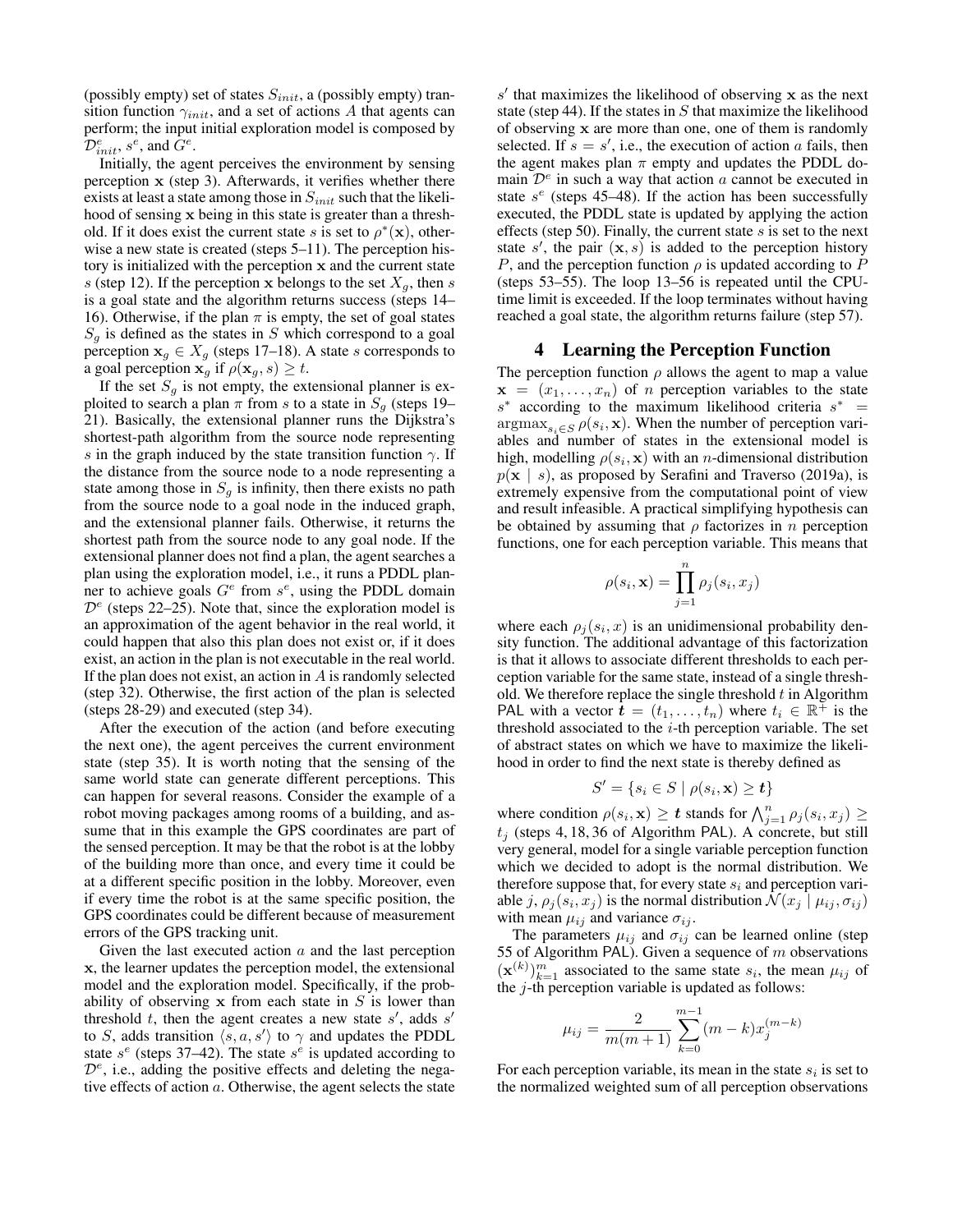associated to the state  $s_i$ . The first observation  $\mathbf{x}^{(1)}$  is the one associated to the state when it is created;  $\mathbf{x}^{(m)}$  is the last perception associated to the state by procedure PAL. The oldest the observation, the less weight is given. We assume that the standard deviation  $\sigma_{ij}$  is known a priori and keeps unchanged since given by the sensors, although in principle our approach could learn it from the data.

The choice of the sequence  $t$  is important since it strongly affects the agent capability to correctly build the extensional model. The higher the thresholds the more states are created. With a very low threshold redundant states can be introduced, i.e., states that corresponds to very similar perceptions; from these states agents have to take the same decision to reach a goal state, and hence they should be clustered in the same state. On the other hand, if the thresholds are too low, then more than one abstract state is collapsed in a unique extensional state. A reasonable setting for  $t_i$  can be obtained by defining  $t_i = \mathcal{N}(2\sigma_{noise,i}|0, \sigma_{noise,i})$ , where  $\sigma_{noise,i}$  is the maximum measurement noise of the sensor associated to the  $i$ -th perception variable.

## 5 Experimental Analysis

In our experimental analysis we evaluate the effectiveness of the proposed approach and, in particular, the usefulness of using the exploration planner for guiding the search. As exploration planner we used the well-known planner FastDownward (Helmert 2006). All experimental tests were conducted on an Intel Xeon Skylake 2.3 GHz with 8 cores and 128 GB of RAM. The time limit for each run of PAL was 60 minutes, after which termination was forced.

Benchmarks and simulators Our benchmarks derive from three well-known planning domains: Logistics, Grid, and Rovers. We assume that these domains are approximations of the world where agents act. For instance, Logistics concerns moving packages among cities by airplanes and trucks; in the real world only a number of air routes are permitted, while in the standard PDDL Logistics domain airplanes can move between any pair of airports. This simplification could be adopted because, e.g., the exact network of the air routes is unknown to the domain model engineer.

For each of the considered domains we developed a simulator that simulates the physics of the domain with some discrepancies w.r.t. the available PDDL model. Differently from the Logistics domain model, a number of air and road routes are forbidden in the simulator. Specifically, all the airports but one are partitioned into two sets, each airplane can visit airports in only one of the two sets, plus a special airport that is not in either set. Similarly, all the locations within each city are divided into two overlapping sets, each truck can visit locations in only one of the two sets. We assume that GPS trackers are installed on board of both trucks and airplanes, RFID readers are installed on board of trucks as well as in storage areas, and that there are RFID tags stuck on packages. The simulation of an action of the Logistics domain outputs a perception consisting of readings made by GPS trackers and RFID readers. The GPS coordinates of a location are random numbers ranging from 1500 to 30,000; each reading made by the GPS tracker of a vehicle at a cer-

tain location is a pair of GPS coordinates corresponding to the location of the vehicle with a noise ranging from 0 to 5; the reading made by the RFID reader at location  $l$  for the RFID tag of package  $p$  is a random number ranging from 0.8 to 1, if  $p$  is at  $l$ ; it is a random number ranging from 0 to 0.2 otherwise; the same reading is made by the RFID reader installed on board of a vehicle for the RFID tag of a package. For Logistics and all other tested domains, the noise is sampled according to a Gaussian distribution.

Domain Grid concerns moving a robot among a grid of rooms, some of which are closed by doors that can be opened by keys located in different rooms. A robot can move from room  $x$  to room  $y$  only if the two rooms are adjacent in the grid. Differently from the (standard PDDL) Grid domain, in the simulator  $x$  and  $y$  need to be connected in order for the robot to move between the two adjacent rooms, and only 3 over 4 adjacent rooms are connected. We assume that a GPS tracker and a RFID reader are installed on board of the robot, keys have GPS trackers and RFID tags, and there are sensors mounted on doors which detect whether doors are open or closed. The simulation of an action of the Grid domain outputs a perception consisting of readings made by GPS trackers, RFID readers, and door sensors. The GPS coordinates of room  $(x, y)$  in the grid are  $(100 \cdot x, 100 \cdot y)$ . The reading made by the GPS tracker of the robot at a certain room is a pair of GPS coordinates corresponding to the room coordinates with a noise ranging from 0 to 5; the same reading is done by the GPS trackers mounted on keys. The reading made by the RFID reader of the robot for the RFID tag of a certain key is a random number ranging from 0.8 to 1.0, if the key is grasped by the robot; it is a random number ranging from 0 to 0.2 otherwise. Similarly, the reading of the door sensors is a random number ranging from 0.8 to 1.0, if the door is open; it is a random number ranging from 0 to 0.2, if the door is closed.

Domain Rovers concerns moving rovers on the surface of a planet, taking images, collecting samples, and communicating images back to a lander. A rover at a waypoint can take an image of an objective only if the objective is visible from the waypoint. Similarly, a rover at a waypoint can communicate back data to the lander only if the lander is visible from the waypoint. Differently from the PDDL domain model, the simulator does not allow to take image at a half of the waypoints from which an objectives is visible, and it does not allow to communicate back data to the lander at a half of the waypoints from which the lander is visible.

Table 1: Minimum and maximum number of domain states (1st column), actions (2nd column), perception variables (3rd column), and number of states learned by PAL with the CONTINUE setting (4th column) over the instances of our benchmark domains solved by PAL.

| Domain         | S | A                                                                                                                                                                          | PV. | LS |
|----------------|---|----------------------------------------------------------------------------------------------------------------------------------------------------------------------------|-----|----|
| Grid<br>Rovers |   | Logistics [e+21, e+219] [650, 151400] [269, 18152] [856, 4864]<br>$[e+07, e+35]$ [726, 26135] [47, 147] [204, 1983]<br>$[e+10, e+68]$ [362, 33732] [165, 3961] [114, 1286] |     |    |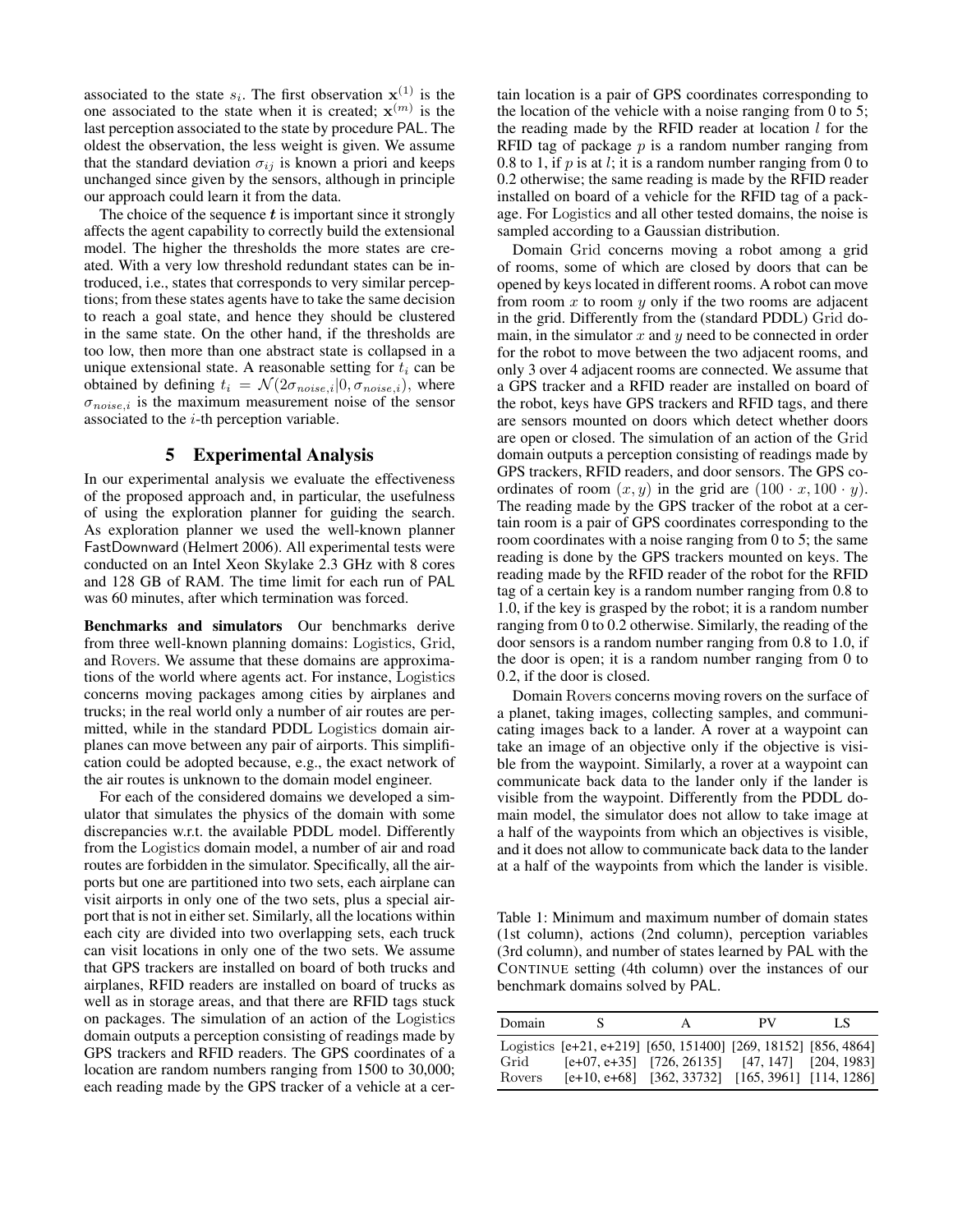

Figure 2: Average number of action-execution failures of PAL-NoUpdateEM and PAL-UpdateEM with settings REPEAT and CONTINUE for 10 episodes of domains Logistics, Grid, and Rovers.



Figure 3: Average CPU-time of PAL using the REPEAT setting with/without the exploration model (EM) for up to 10 episodes of domains Logistics, Grid, and Rovers.

We assume that rovers have GPS trackers on board, and that there are sensors which output real numbers on the basis of the truth values of facts of the domain. The simulation of an action of domain Rovers outputs a perception consisting of readings made by GPS trackers and sensors. The GPS coordinates of a waypoint are random numbers ranging from 0 to 3400; the reading made by the GPS tracker of a rover at a waypoint are the same GPS coordinates as for the waypoint with a noise ranging from 0 to 5; the reading of the sensors is a random number ranging from 0.8 to 1.0, if the fact the sensor detects is true, it is a random number ranging from 0 to 0.2 otherwise.

We generated and tested the following PAL problems: 37 problems derived from the largest instances of Logistics used in the first two International Planning Competitions (IPCs) (Bacchus 2001; McDermott 2000); the 5 problems derived from the instances of Grid used in the first IPC (McDermott 2000) plus 30 problems derived from randomly generated instances; and 40 problems derived from the instances of Rovers used in the third IPC (Fox and Long 2011). The initial and goal perceptions of the PAL problems were derived from the initial states and sets of goals of the relative IPC problems.

Experimental results The first experiment we conducted is running PAL with the IPC version of the planning domain for the input exploration model, and empty models for the input extensional and perception models. Algorithm 1 updates the exploration model when the execution of an action  $\alpha$  in a state fails so that, when the exploration planner is run again from this state, the first action to execute in the new plan is different from a. For simplicity, in the current implementation of the (automatic) revision of the exploration model, if the execution of an action fails in a state, the model

is modified in a way that such an action is never executable. In PDDL, we do this by adding auxiliary predicates and action preconditions that constraint the grounding of an operator to generate only actions that are not forbidden.

Even if the physics of the world encoded in the exploration model and in the simulator have discrepancies (as previously described), PAL using FastDownward can solve 30 over 37 instances of Logistics, and all the instances of Grid and Rovers. Table 1 shows that PAL using the exploration model is able to solve quite large problems. On the contrary, PAL without an exploration model solves no problem of our benchmarks, because it explores the world states randomly and only tiny problems where goals are "accidentally" reached can be solved.

Then, we tested PAL with non-empty input extensional and perception models. For each PAL problem, we repeatedly ran PAL with two different settings. In the first settings, PAL is run with the same initial and goal perceptions as those of the PAL problem. We call each of these run an *episode*. In the second setting, for each PAL problem we constructed a set  $X_g$  of goal perceptions derived from randomly generated sets of PDDL goals. For the first episode, PAL is run with the same initial and goal perceptions as those of the PAL problem; for each other episode, PAL is run with the last perception sensed in the previous episode as initial perception and a perception among those in  $X_q$ as goal perception. Essentially, for this second setting PAL continues to plan for incoming goals. In the following, the first and second settings are called REPEAT and CONTINUE, respectively.

We considered ten episodes and two versions of PAL. For both versions the input knowledge is the same but the exploration models are different. For every episode except the first one, the extensional and perception models are those derived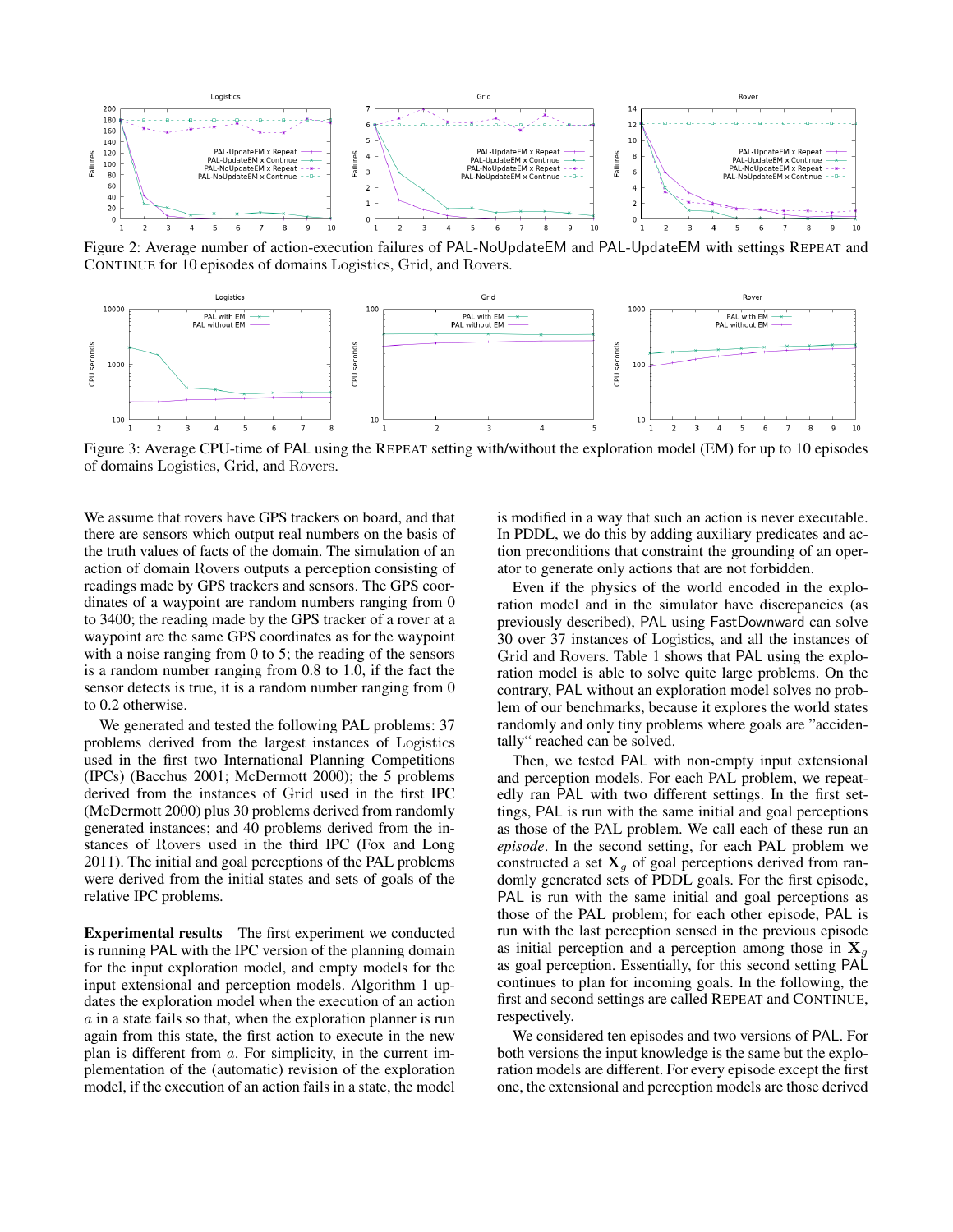

Figure 4: Average CPU-time of PAL with the CONTINUE setting using five different methods for determining the next search state for 10 episodes of domain Logistics.

at the end of the previous episode; for the first episode they are empty. One of the two versions of PAL has in input the IPC domain model as exploration model, the other version has in input the exploration model derived at the end of the previous episode. We denote these two versions of PAL with PAL-NoUpdateEM and PAL-UpdateEM, respectively.

Figure 2 shows the number of action-execution failures of PAL-NoUpdateEM and PAL-UpdateEM for settings RE-PEAT and CONTINUE. Since the exploration model is an approximation of the real world, the execution (through the simulator) of an action in the plan computed by the exploration planner can fail. The results in Figure 2 shows that for both settings REPEAT and CONTINUE the number of failures when the exploration model is updated is significantly lower than when no update is done among the episodes. For the REPEAT setting and every considered domain the number of failures reduces nearly to zero at the fifth episode. Remarkably, even for the CONTINUE setting the number of failures tends to decrease and is close to zero after few episodes. This is because the number of not executable actions is incrementally learned starting from the first episode, which reduces the chance of action failures among episodes.

When the agent's goals are satisfied in a state previously reached (and learned) by the agent, using the extensional planner can provide great computational benefits. This is because, typically, the (learned) state space searched by the extensional planner is much smaller than the state space induced by the exploration model searched by the exploration planner. To evaluate these benefits, we conducted an experiment using the REPEAT setting. First, we run PAL using the exploration planner; then, we run PAL without using the exploration planner but having the extensional and perception models learned by PAL in the first run (that used the exploration planner). Figure 3 shows the average CPU time of PAL with/without the exploration planner for up to ten episodes. For all the instances and episodes greater than 8 in Logistics, and greater than 5 in Grid, we have no action-execution failure for PAL using the exploration planner; hence the performance gap is the same as for the last episode shown in the figure. As expected, the CPU time of PAL using only the extensional planner is lower than when using the exploration planner. However, achieving the goal by the extensional planner is still, somewhat surprisingly, quite expensive. This is because determining the next current state of the agent from the sensed perception can be computationally much expensive when the number of perception variables and (learned) states in the extensional model is high.

To determine the next state, we filter the set of previously reached (learned) states according to the set J of perception variables that have been significantly changed by the execution of the last action. The next state is selected from the set of states satisfying  $\rho_j(x_j \mid s) > t_j$  for each perception  $j \in J$  according to the max-likelihood criteria. If this set is empty, then a new state is introduced. In Figure 4, such a strategy is denoted by *"State filtering"*. Finally, we consider another strategy. If the perception x is obtained by executing action  $\alpha$  in state  $s$  and the extensional model contains the transition  $(s, a, s')$ , then, if for each perception variable *i* the likelihood of sensing  $x_i$  being in  $s'$  is above threshold  $t_i$ , the next state is s'. We run PAL using such a strategy together with the strategy for filtering states; this version of PAL is denoted by *"State filtering + early termination"*. The results in Figure 4 show that, on average, for Logistics the filtering of states significantly improves the performance, while the speedup obtained using the early termination is negligible.

However, determining the next state can be a bottleneck of the approach even using these strategies. Figure 5 shows, for the CONTINUE setting, the average CPU time required by PAL for planning and for determining the next state w.r.t. the average total CPU time. For the last episodes, determining the next state is more time consuming that using the exploration planner. This is because, for the last episodes, (i) the number of action-execution failures is low or zero, and hence the number of times the exploration planner is run is also low; (ii) the computational cost required to determine the next states increases with the number of visited states, which progressively increases with the episodes.

#### 6 Related Work

A large amount of work on learning planning domains focuses on learning action schema from data. Gregory and Cresswell (2016), McCluskey et al. (2009), and Cresswell, McCluskey, and West (2013) propose learning general action schema in a structured language starting from plans containing grounded application instances of actions. Mourão et al. (2012) learn action schemata from noisy and incomplete observations. Each observation is a sequence of alternating actions and set of fluent expressions. Zhuo and Yang (2014) learn an action schema on a target domain by transfer learning from a set of source domains and by observing partial plan traces. Aineto, Jiménez, and Onaindia (2018) propose a method for learning action models from observations of plan executions that compiles the learning task into a classical planning task. In all these approaches, learning is performed at the symbolic level, and mappings to perceptions in a continuous environment are not considered. This is also the case of the work by Bonet and Geffner (2019), which provides a framework for learning first-order symbolic representations from plain graphs. Indeed, plain graphs are state transition systems, and there is no mapping to perceptions in a continuous space, which is what sensors actually provide. All the above mentioned works do not tackle the problem of finding an abstraction of the continuous environment (with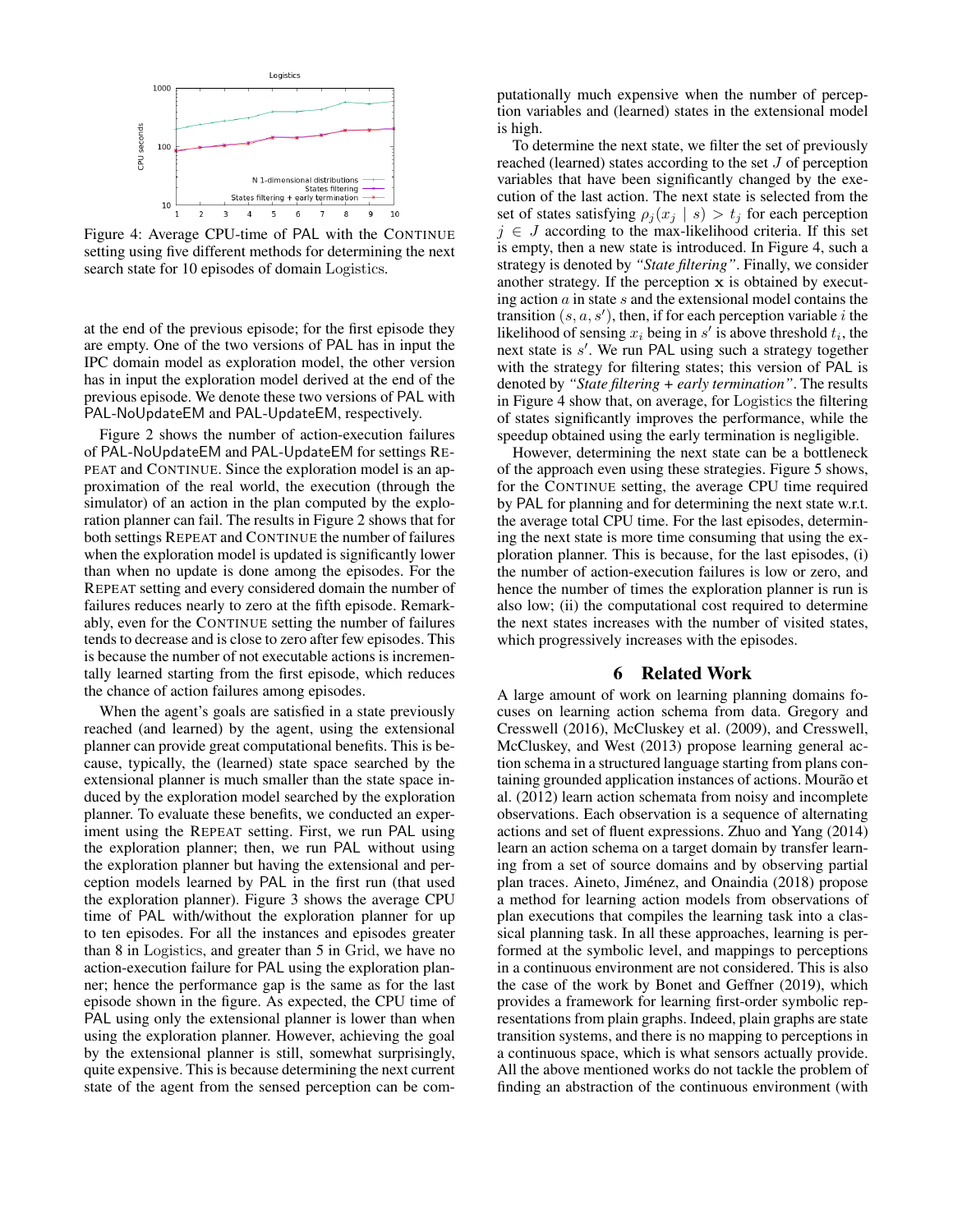

Figure 5: Average CPU-time for planning, determining the next search state, and total time required by PAL with the CONTINUE setting for each episode among 10 episodes of domains Logistics, Grid, and Rovers.

continuous states) into a finite set of states. Building this abstraction (encoded in the perception function) is one of the key contributions of the PAL framework.

There are however a set of approaches that learn a discrete planning domain from a continous environment. Causal InfoGAN learns discrete or continuous models from high dimensional sequential observations (Kurutach et al. 2018). This approach fixes a priori the size of the discrete domain model. Differently from our approach, their goal is to generate an execution trace in the high dimensional space. LatPlan takes in input pairs of high dimensional raw data (e.g., images) corresponding to transitions (Asai and Fukunaga 2018; Asai 2019). LatPlan is an offline approach, while our approach is online and works also in dynamic environments. Konidaris, Kaelbling, and Lozano-Pérez (2018) construct a STRIPS model by learning the Boolean atoms of the preconditions and effects of actions. However, their basic assumption is that a continuous model of the world is available, and that it is possible to know a fixed mapping from the continuous model to the deterministic classical planning domain. We do not rely on such assumptions. Moreover, in our approach, the mapping through perception functions is learned dynamically. Finally, in the work by Konidaris, Kaelbling, and Lozano-Pérez (2018), the mapping is set-theoretic, while we allow for a probabilistic mapping through a probability density function.

Most of the work on learning and planning in Partially Observable Markov Decision Processes (POMDP) – see, e.g., (Ross et al. 2011; Katt, Oliehoek, and Amato 2017) – focuses on learning transitions and policies by assuming a fixed and given set of states and a given reward function. Some of them drop the assumption of a bounded state space, see, e.g., (Doshi-Velez 2009). However, none of these works uses an intensional representation to guide the search for learning an extensional representation of the planning domain.

Our approach shares some similarities with the work on planning by reinforcement learning (Kaelbling, Littman, and Moore 1996; Sutton and Barto 1998; Geffner and Bonet 2013; Yang et al. 2018; Parr and Russell 1997; Ryan 2002; Leonetti, Iocchi, and Stone 2016; Garnelo, Arulkumaran, and Shanahan 2016), since we learn by acting in the environment. However, these works focus on learning policies and assume the set of states and the correspondence between continuous data from sensors and states are fixed.

A complementary approach is pursued in works that plan and learn directly in a continuous space, see e.g., (Abbeel, Quigley, and Ng 2006; Mnih et al. 2015; Co-Reyes et al. 2018). These approaches do not require a perception function, since there is no abstract discrete model of the world. Such approaches are very suited to address some tasks, e.g., moving a robot arm to a desired position or performing some manipulations. However, we believe that, in several situations, it is conceptually appropriate and practically efficient to learn an abstract discrete and deterministic model where planning is much easier and efficient to perform.

We share the idea of a planning domain at the abstract level with all the work on abstraction on MDP models, see, e.g., (Abel et al. 2018; Li, Walsh, and Littman 2006). However, our problem and approach is substantially different, since in the work about abstraction on MDP models, the mapping between original MDP states and abstract states is given, while we learn it.

#### 7 Conclusions

This paper extends the approach proposed in (Serafini and Traverso 2019a; 2019b) by allowing the agent to exploit some prior belief on the environment expressed in PDDL. This is a believed model not a correct one. This exploration model guides the learning of the extensional representation of the planning domain to achieve a given goal. We have introduced a novel algorithm that (i) interleaves symbolic planning in the intensional representation (the PDDL model) and searching in the extensional representation (the state transition system); (ii) implements a goal directed heuristic to achieve a given goal; (iii) incrementally updates the intensional representation by collecting information about actions that are not executable. Moreover, we have proposed a new formulation of the perception function that overcomes the limits of the definition given by Serafini and Traverso (2019b) for determining the next state when the number of states and perception variables is high. Finally, we have experimentally shown that the novel approach can scale up to large state spaces, while the the previous approach (Serafini and Traverso 2019a; 2019b) could deal with only very small state spaces.

#### References

Abbeel, P.; Quigley, M.; and Ng, A. Y. 2006. Using inaccurate models in reinforcement learning. In *ICML*.